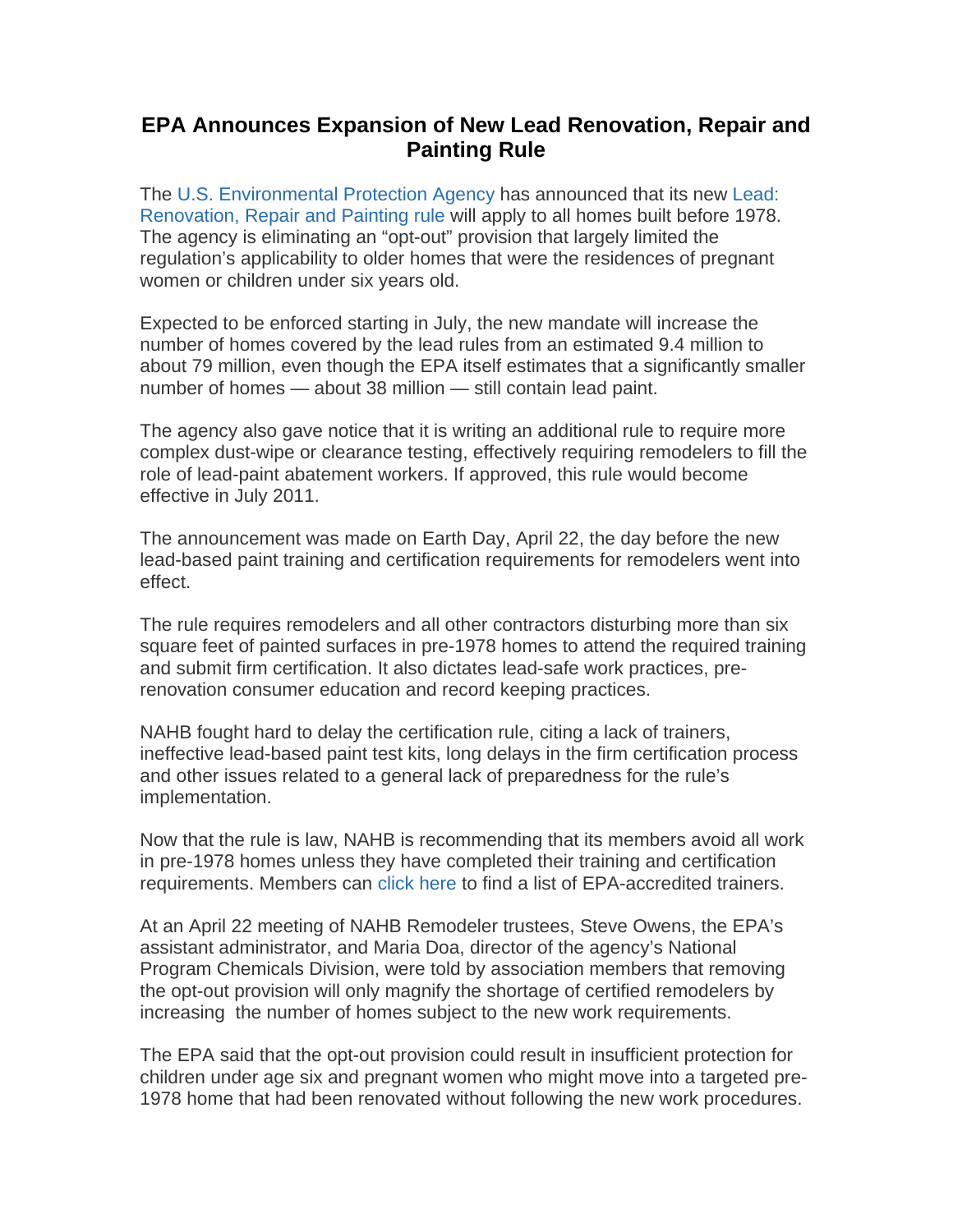Eliminating the ability to opt out, it said, will result in "fewer homes being purchased with lead hazards created by renovation, repair and painting activities."

In addition, removing the opt-out provision provides "protection for family pets, as lead poisonings resulting from renovations have been documented in both cats and dogs," the EPA said.

Owens told a standing-room-only audience that the EPA would "work with NAHB to make the transition as smooth as it could be," promising that those remodelers who had submitted the paperwork and fees for firm certification and completed their training by April 22 — but had not yet received that certification in the mail — would not be prosecuted. "You're good to go," Owens said.

He also agreed with concerns that the agency has been slow to get the word out to consumers and contractors about the rule's requirements. "Certainly we could have had more awareness," Owens said.

The agency has partnered with the non-profit Ad Council and the U.S. Department of Housing and Urban Development on a public relations campaign to increase home-owner awareness of the rule, he said, and EPA officials had spent the week conducting "a boatload of radio interviews."

However, Owens said the EPA is not concerned that a shortage of certified remodelers will impede plans of the Obama Administration and Congress to offer incentives for weatherizing the nation's older housing stock. "The Department of Energy does not think there will be any impact," he said.

Citing the economic impact of the rule, a remodeler from Colorado said that he has already lost bids because of the additional expense and an Alaskan remodeler said the rule is likely to add between \$7,000 and \$10,000 to his company's cost of a major home addition project. Doa shook her head and Owens affirmed the EPA's estimate that the rule will add between \$8 and \$187 per project. "We stand by our analysis," he said.

The agency said it was working on providing NAHB members with clarification on how the rule applies to homes under construction before 1978 but not completed until after that time, when lead paint was no longer allowed.

In addition to removing the opt-out provision, the rules set to take effect in July will require remodelers to give any records to their customers within 30 days of completing the job, including a checklist confirming that they followed the required lead-safe work practice steps.

The EPA also announced it will soon propose expanding the rule to public and commercial buildings.